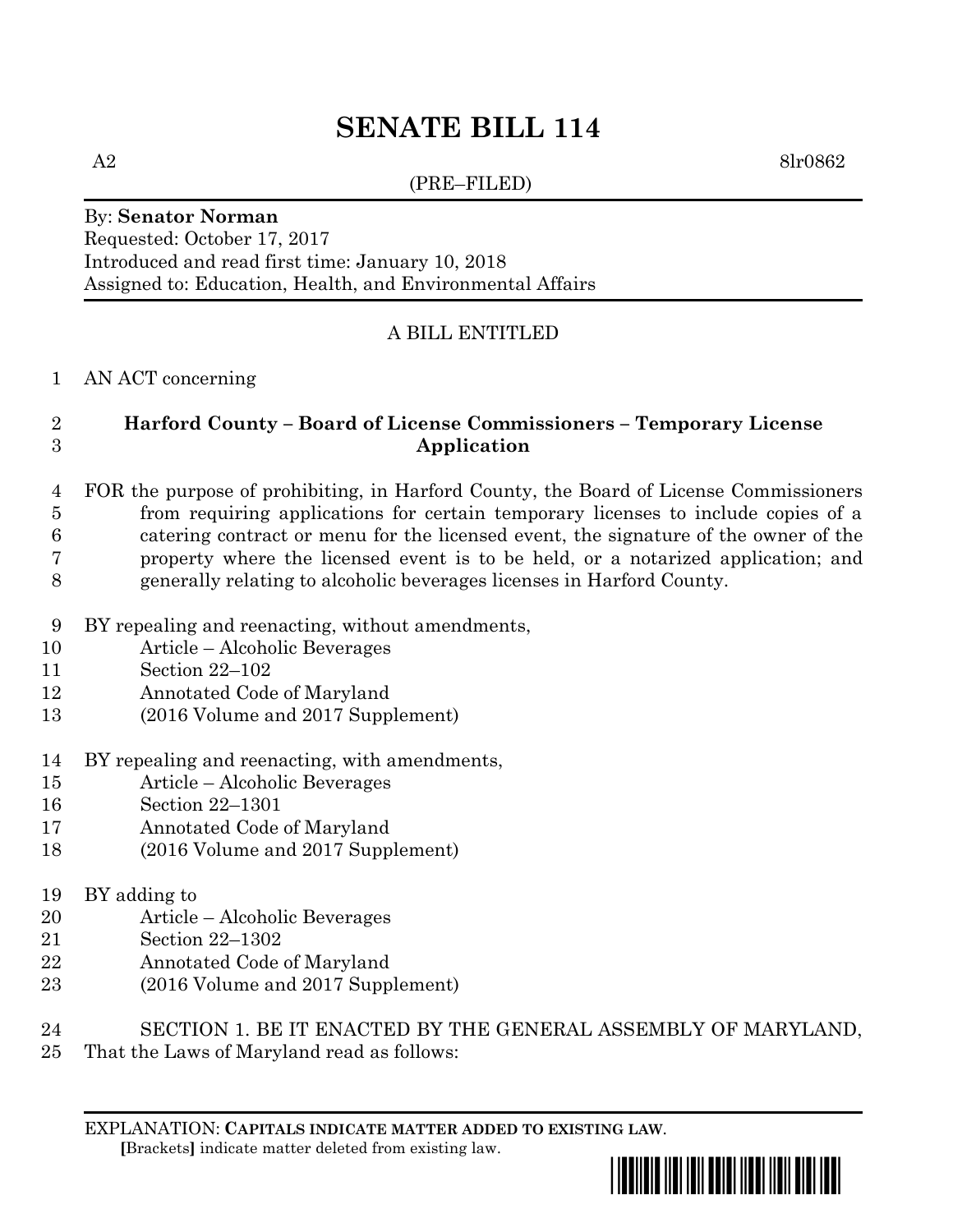|                     | <b>SENATE BILL 114</b><br>$\overline{2}$                                                                                                                                                                 |                                             |                                                                        |  |
|---------------------|----------------------------------------------------------------------------------------------------------------------------------------------------------------------------------------------------------|---------------------------------------------|------------------------------------------------------------------------|--|
| $\mathbf 1$         | <b>Article – Alcoholic Beverages</b>                                                                                                                                                                     |                                             |                                                                        |  |
| $\overline{2}$      | $22 - 102.$                                                                                                                                                                                              |                                             |                                                                        |  |
| 3                   | This title applies only in Harford County.                                                                                                                                                               |                                             |                                                                        |  |
| $\overline{4}$      | $22 - 1301.$                                                                                                                                                                                             |                                             |                                                                        |  |
| $\overline{5}$<br>6 | The following sections of Title 4, Subtitle 12 ("Temporary Licenses") of<br>(a)<br>Division I of this article apply in the county without exception or variation:                                        |                                             |                                                                        |  |
| 7                   | $§$ 4-1202 ("Per diem licenses");<br>(1)                                                                                                                                                                 |                                             |                                                                        |  |
| 8<br>9              | licenses");                                                                                                                                                                                              | (2)                                         | $\S$ 4–1203 ("Class C per diem beer and Class C per diem beer and wine |  |
| 10                  |                                                                                                                                                                                                          | (3)                                         | § 4–1204 ("Class C per diem beer, wine, and liquor license");          |  |
| 11                  |                                                                                                                                                                                                          | [ (4) ] (2)                                 | $§$ 4-1206 ("License to dispose of stock");                            |  |
| 12                  |                                                                                                                                                                                                          | $\left[\left(5\right)\right]\left(3\right)$ | § 4-1207 ("Temporary move of licensed premises");                      |  |
| 13                  |                                                                                                                                                                                                          | [(6)] (4)                                   | § 4-1208 ("Hours and days of sale"); and                               |  |
| 14                  |                                                                                                                                                                                                          | $[(7)]$ $(5)$                               | $§$ 4–1209 ("Wine permit for fund–raising event").                     |  |
| 15<br>16            | Section 4-1205 ("License fees") of Division I of this article does not apply in<br>(b)<br>the county and is superseded by $\S$ 22–1309 of this subtitle.                                                 |                                             |                                                                        |  |
| $17 \,$<br>18       | (C) THE FOLLOWING SECTIONS OF TITLE 4, SUBTITLE 12 ("TEMPORARY<br>LICENSES") OF DIVISION I OF THIS ARTICLE APPLY IN THE COUNTY:                                                                          |                                             |                                                                        |  |
| 19<br>20            | (1) § 4-1203 ("CLASS C PER DIEM BEER AND CLASS C PER DIEM BEER<br>AND WINE LICENSES"), SUBJECT TO $\S 22-1302$ OF THIS SUBTITLE; AND                                                                     |                                             |                                                                        |  |
| 21<br>22            | (2) § 4-1204 ("CLASS C PER DIEM BEER, WINE, AND LIQUOR<br>LICENSE"), SUBJECT TO § 22-1302 OF THIS SUBTITLE.                                                                                              |                                             |                                                                        |  |
| $23\,$              | $22 - 1302.$                                                                                                                                                                                             |                                             |                                                                        |  |
| 24<br>25<br>26      | THE BOARD MAY NOT REQUIRE AN APPLICANT FOR A CLASS C PER DIEM BEER<br>LICENSE, A CLASS C PER DIEM BEER AND WINE LICENSE, OR A CLASS C PER DIEM<br>BEER, WINE, AND LIQUOR LICENSE TO SUBMIT TO THE BOARD: |                                             |                                                                        |  |
| $27\,$              |                                                                                                                                                                                                          | (1)                                         | A COPY OF THE CATERING CONTRACT OR MENU FOR THE                        |  |